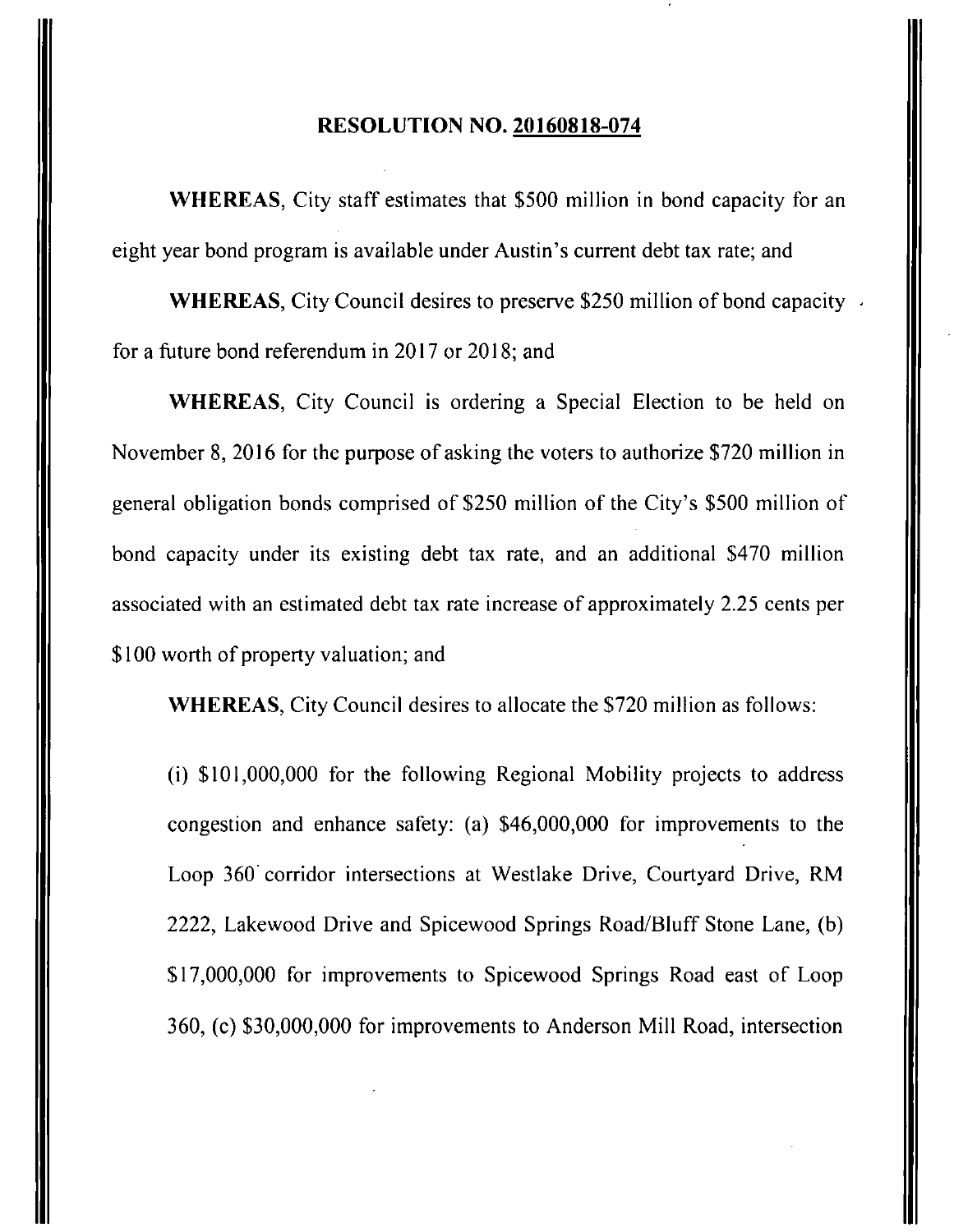of RM 620 and RM 2222, and Parmer Lane between SH45 and Brushy Creek, and (d) \$8,000,000 for improvements to Old Bee Caves Road Bridge;

(ii) \$482,000,000 for the following Corridor Improvement Projects: (a) implementation of corridor plans for North Lamar Boulevard, Burnet Road, Airport Boulevard, East Martin Luther King Jr. Boulevard/FM 969, South Lamar Boulevard, East Riverside Drive and Guadalupe Street (b) implementation of corridor plans for Slaughter Lane and/or William Cannon Drive, and (c) preliminary engineering and design of improvements for the following additional critical arterials and corridors: William Cannon Drive, Slaughter Lane, North Lamar/Guadalupe Street, Rundberg West, Rundberg East, East Colony Park Loop Road, East Martin Luther King Jr. Boulevard/FM 969, South Congress Avenue, Manchaca, and South Pleasant Valley; and

(iii) \$137,000,000 for the following Local Mobility Projects; (a) \$37,500,000 for sidewalks, (b) \$27,500,000 for implementation of Safe Routes to School, to be divided evenly among each Council District, (c) \$26,000,000 for urban trails for transportation and mobility purposes, (d) \$20,000,000 for bikeways for transportation and mobility purposes, (e) \$15,000,000 for implementation of fatality reduction strategies including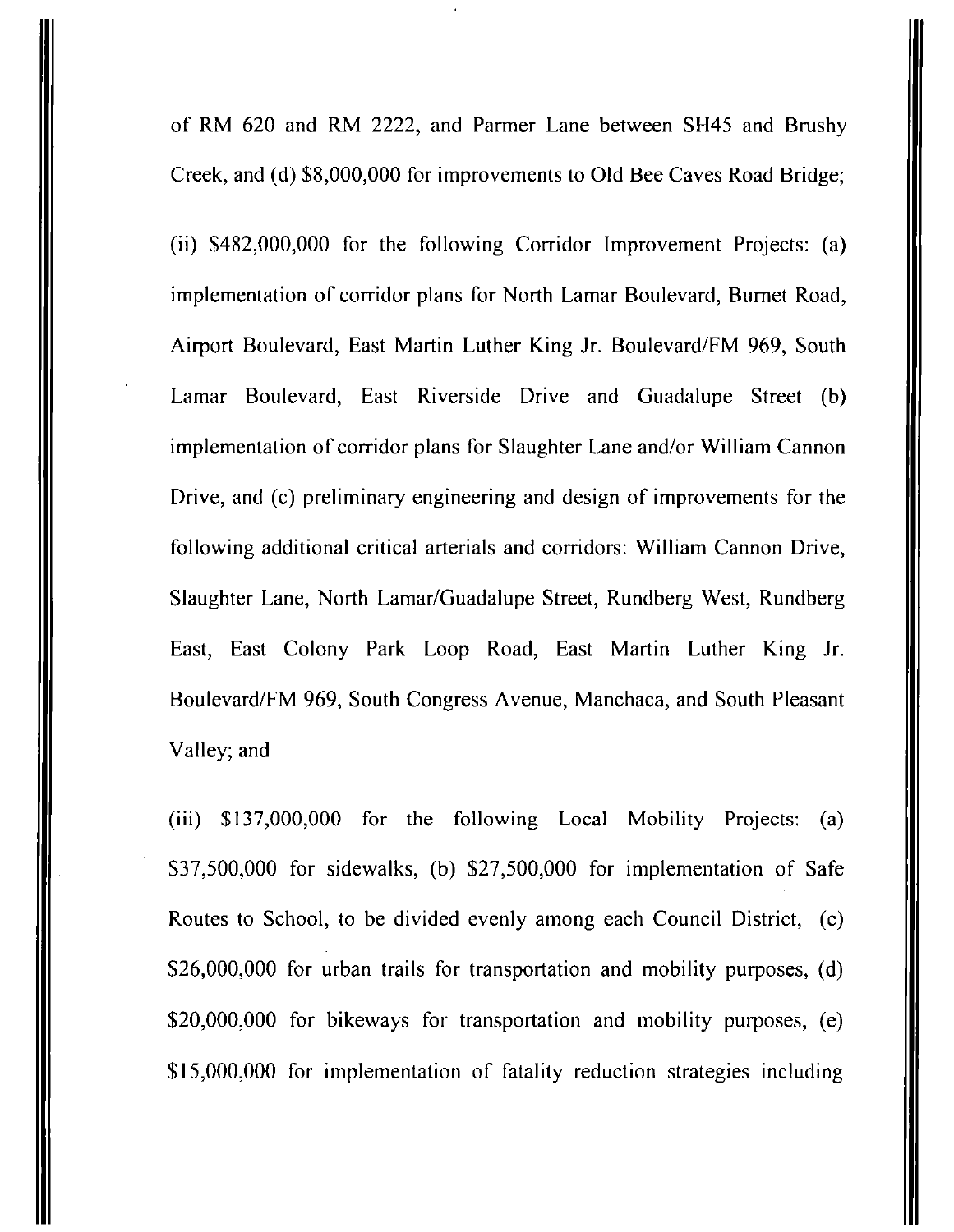• projects listed on the Top Crash Location Intersection Priorities Improvements List, and (f) \$11,000,000 for the following sub-standard streets/capital renewal: Falwell Lane, William Cannon Overpass Bridge, FM 1626, Cooper Lane, Ross Road, Circle S. Road, Rutledge Spur, Davis Lane, Latta Drive/Brush Country, Johnny Morris Road, and Brodie Lane; and

**WHEREAS, City Council desires that the \$720 million bond program be completed within eight years from voter approval and in accordance with the guidance and procedures set forth in this resolution; NOW, THEREFORE,** 

## **BE IT RESOLVED BY THE CITY COUNCIL OF THE CITY OF AUSTIN:**

**The Council, by this official action, reaffirms its commitment to the voters regarding the conditions contained in the ordinance calling the November 2016 Mobility Bond election. Further, Council, by this official action, clarifies and declares its intent and commitment to the voters to create a contract with the voters that specifies that the proceeds from the \$720,000,000 in bonds and notes shall only be used for the projects identified in the ordinance calling the November 2016 Mobility Bond election.** 

## **BE IT FURTHER RESOLVED:**

Council, by this official action declares its intent to contract with the voters as to the following permissible purposes for which bond proceeds must be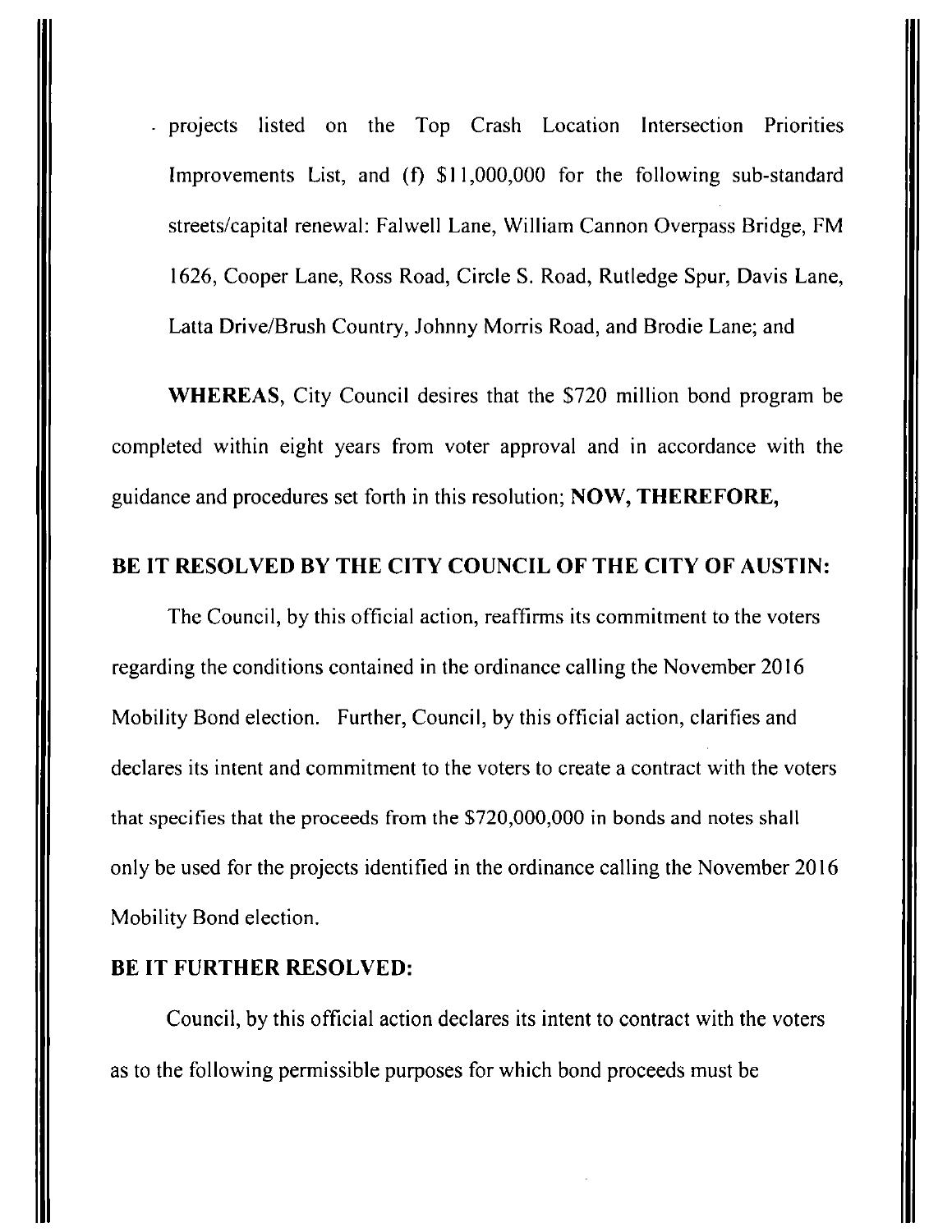expended and the processes that must be followed in determining and prioritizing those expenditures:

(A) Upon voter approval of the November 2016 Mobility Bond Program, the City Manager shall begin coordination, design, and engineering activities as soon as possible for all projects listed under subsection (ii), parts (a) and (b) above associated with the \$482,000,000 allocated for Corridor Improvement Projects in order to develop recommendations for a construction program for City Council consideration. When City staff has gathered sufficient data to develop potential construction elements for the Corridor Improvement Projects, and before any construction funding is appropriated or construction initiated for these projects, the City Manager is directed to bring forth recommendations supported by identifiable metrics for implementation of a "Corridor Construction Program" in ways that prioritize: a) reduction in congestion; b) improved level of service and reduced delay at intersections for all modes of travel; c) connectivity, and improved effectiveness of transit operations within these corridors and throughout the system; and subject to the foregoing, also makes allowances for: i) preservation of existing affordable housing and local businesses on the corridors, and opportunities for development of new affordable housing along the corridors, including, but not limited to, the use of community land trusts, tax increment finance zones along corridors, homestead preservation zone tools, revisions to the S.M.A.R.T. Housing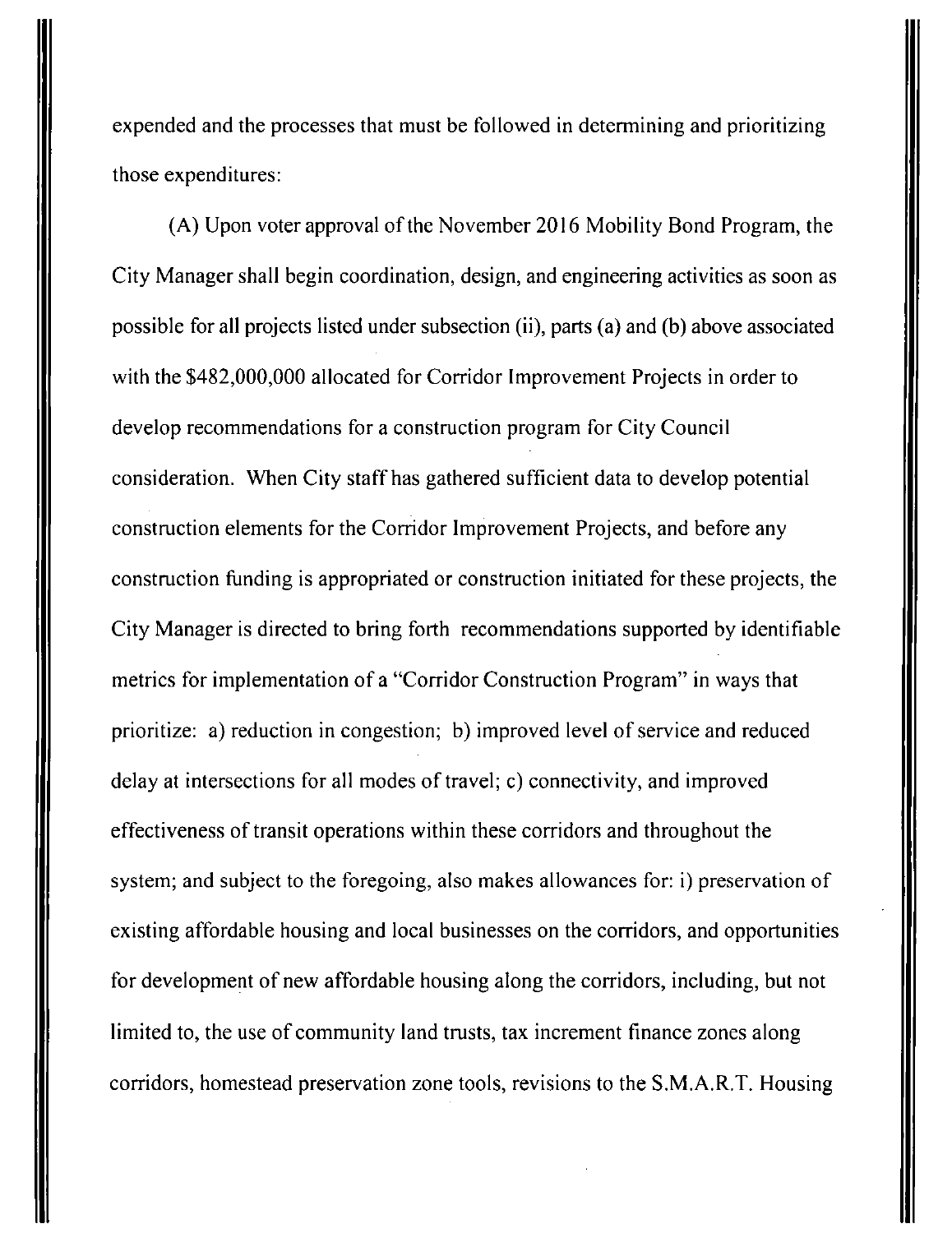Program, and targeted investments on the corridors utilizing affordable housing bonds and the Housing Trust Fund; ii) geographic dispersion of funding; and iii) opportunities to facilitate increased supply of mixed-income housing;

(B) Subject to subsection (A) above, the "Corridor Construction Program" developed by the City Manager for City Council consideration shall recommend implementation timelines in accordance with need, as established by the Imagine Austin Comprehensive Plan, the Critical Arterials List, Top Crash Location Intersection Priorities List, and other policy plans as identified in this resolution;

(C) Subject to subsection (A) above, in implementing the "Corridor Construction Program," the City Manager shall further emphasize making corridors livable, walkable, safe, and transit-supportive, and aligned with the principles and metrics in the Imagine Austin Comprehensive Plan, with goals of reducing vehicle miles traveled, increasing transit ridership and non-vehicular trips, and promoting healthy, equitable, and complete communities as growth occurs on these corridors;

(D) In reviewing and approving the Corridor Construction Program, the City Council shall be guided by the same priorities and consideration''as apply to the City Manager as set out in Sub Sections (A), (B), and (C) above;

(E) The City Manager shall revisit and update existing corridor plans as needed to ensure that final design and implementation conforms to the region's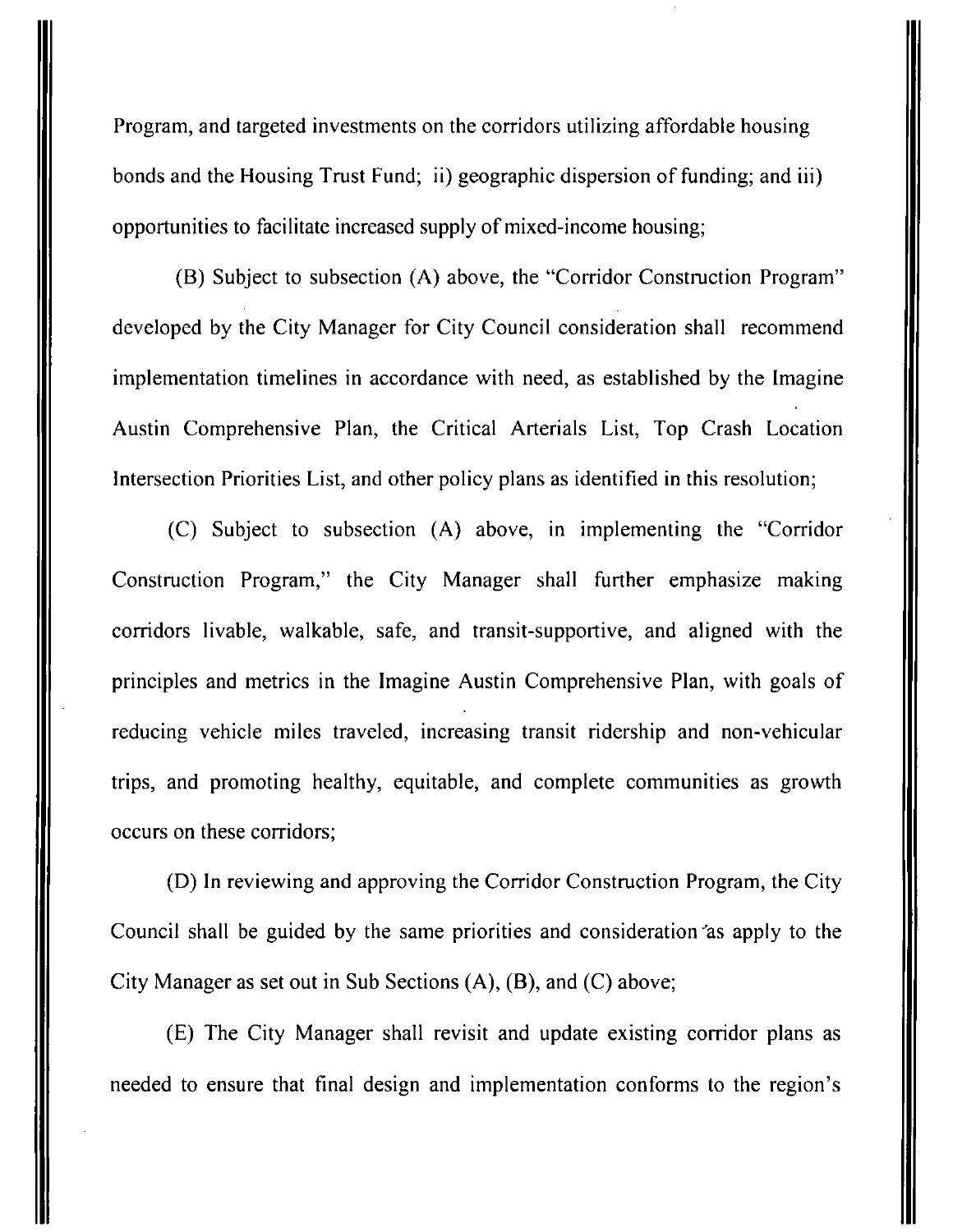most recently adopted transportation plans and recently adopted policies and standards for transportation infrastructure design, including, but not limited to:

- Capital Metro Connections 2025;
- Capital Metro Service Guidelines and Standards;
- Project Connect Regional High Capacity Transit Plan;
- City of Austin Strategic Housing Plan;
- City of Austin Transit Priority Policy;
- City of Austin Strategic Mobility Plan;
- City of Austin Complete Streets Policy;
- City of Austin Sidewalk Master Plan;
- City of Austin Urban Trails Master Plan;
- City of Austin Bicycle Master Plan;
- Vision Zero Plan;
- applicable National Association of City Transportation Officials standards; and
- Imagine Austin Comprehensive Plan;

(F) The City Manager is directed to coordinate with other local taxing entities and identify and pursue potential opportunities for grants and other collaborative funding from federal, state, local, as well as private sources. If additional funding is required to complete specified improvements, the City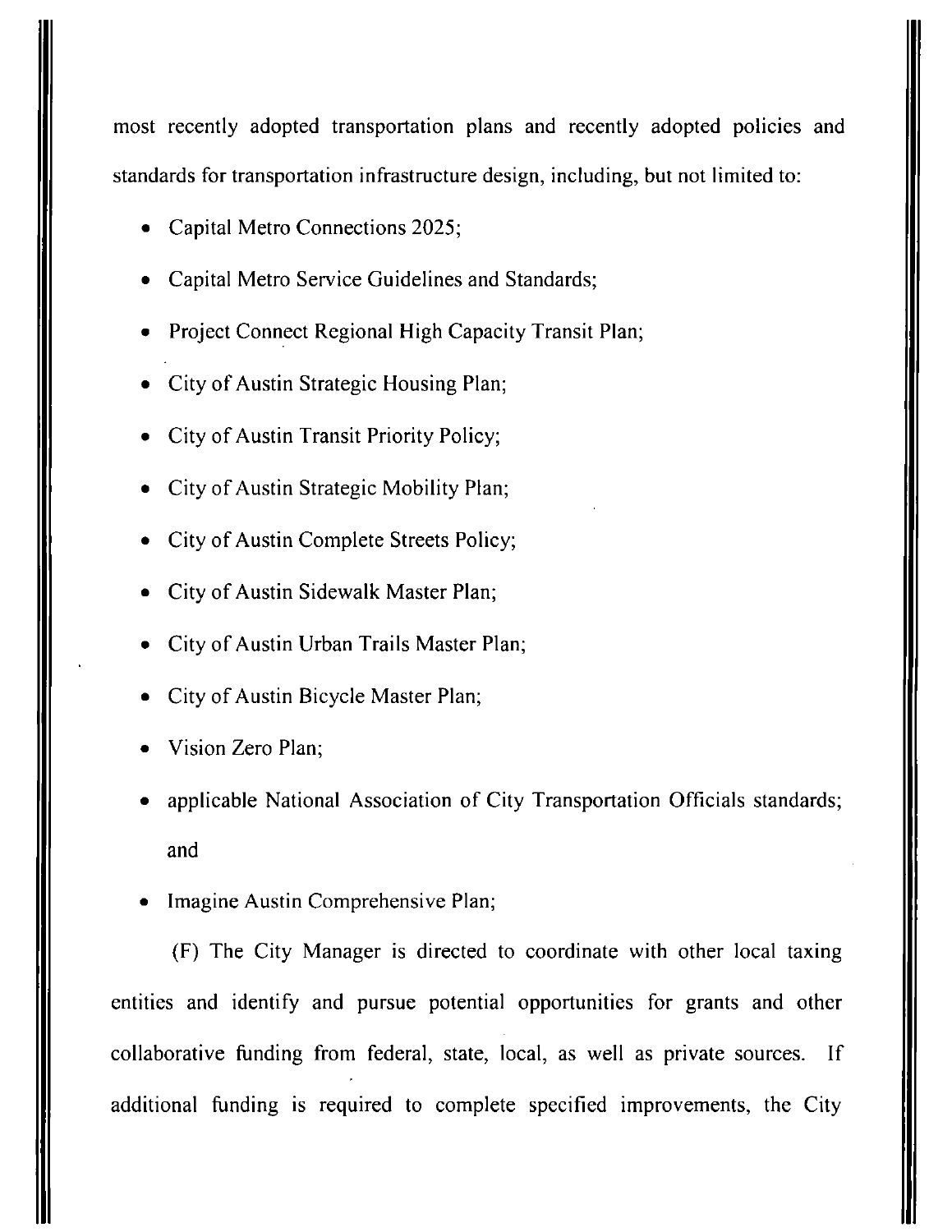Manager is directed to identify available funding within existing capital budgets and other sources described above (provided that neither the identification, commitment nor receipt of such additional funding shall limit Council's authority to proceed with the issuance of bonds or notes authorized by the November 2016 Mobility Bond Election). If the cost of improvements associated with an identified Regional Mobility project is less than the amount designated for that specific project, the excess funds shall be used on additional improvements in the corridors on which identified Regional Mobility projects are being implemented; and

(G) The City Manager is directed to analyze existing capital project delivery systems and processes in order to recommend potential changes and resource requirements to complete the proposed bond program within eight years from initiation (provided that bonds and notes authorized by the November 2016 Mobility Bond Election shall be issued to provide funding for the bond program at the appropriate time, as determined by Council, which may be more than eight years after initiation of the bond program). Further, the City Manager shall bring forth recommendations to City Council within 90 days of voter approval, outlining a process for City Council oversight, including a report to the Mobility Committee, a report to the fiill Council, and a timeline and process for reporting to the Citizen Bond Oversight Committee.